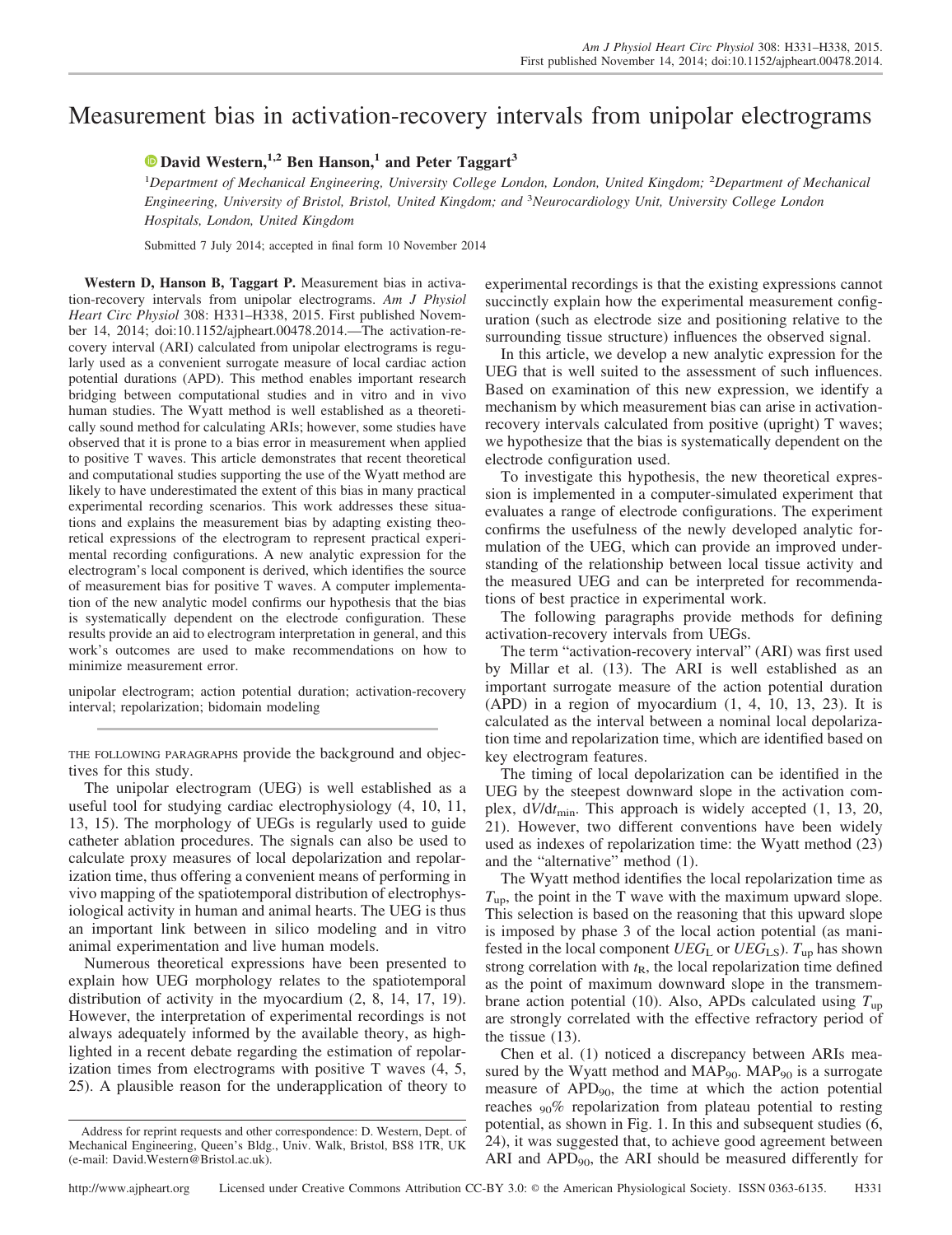

Fig. 1. The solid trace shows a ventricular action potential calculated from the Ten-Tusscher-Noble-Noble-Panfilov model. The dashed trace shows a typical morphology of the UEG's surface (remote) component. Both are digitized with permission from Fig. 6 in Ref. 19. The dashed trace shows the UEG calculated as the difference between the other 2 traces (i.e., using the 2-component model proposed in Ref. 19). Black dots mark the commonly used indexes of activation and recovery time or depolarization and repolarization. The ARI is typically calculated as the interval between d*V*/d*t*min and *T*up. Some researchers have used  $T_{\text{down}}$  in place of  $T_{\text{up}}$ .

positive T waves compared with negative and biphasic T waves; the authors advocated the use of  $T_{down}$ , the point of most negative downslope (Fig. 1), in place of  $T_{up}$  for calculations involving positive T waves.

Although this alternative method for measuring ARIs gives, in some studies, a better approximation of when APD<sub>90</sub> occurs, it lacks the theoretical foundation of the Wyatt method, which in any case is designed to indicate  $t<sub>R</sub>$ , not MAP<sub>90</sub>, with the assumption that  $t<sub>R</sub>$  occurs near APD<sub>50</sub>. Furthermore, it has been shown experimentally that the downstroke of a positive T wave does not reliably coincide with the membrane currents associated with local repolarization (4). Computer modeling studies (19, 20) have also concluded that the alternative method does not directly reflect local activity.

In spite of the sound reasoning and experimental evidence supporting the use of the Wyatt method, the fact remains that some studies (1, 24) have observed a substantial measurement bias in the sense that, at sites repolarizing relatively early (which generally yield positive T waves),  $T_{up}$  tends to underestimate  $t<sub>R</sub>$ . A less substantial manifestation of this bias is clearly observable in the computational results of Colli Franzone et al. (Fig. 4 in Ref. 3) and Scacchi et al. (Figs. 3 and 8 in Ref. 20). For the Wyatt method to be applied with confidence, the mechanism by which this bias arises must be understood. In this article, a new theoretical expression of the UEG is developed and used to explain the origin of positive T-wave bias. The new expression is implemented in a computational experiment to investigate the predicted behavior.

#### *Glossary*

APD Action potential duration  $APD<sub>90</sub>$  Repolarization time, defined as the time at which the action potential morphology recovers 90% of the difference between the polarized and

depolarized (plateau) potentials

- ARI Activation-recovery interval, a surrogate measure of APD, taken from the UEG
- d*V*/d*t*min Activation time, measured from the *UEG* as the steepest downstroke of the activation complex
	- *H* The volume contained within  $\Theta$  (or within  $\Theta_R \cup$  $\Theta_{\text{L}})$
	- *J* The component of the dipole current source density in the axial direction of the myocardial fibers

*M* Conductivity tensor

- $MAP_{90}$  Repolarization time, measured from the monophasic action potential signal using the same definition as for  $APD<sub>90</sub>$ .
	- *T*<sub>down</sub> Recovery time, measured from the *UEG* as the steepest downstroke of the T wave (alternative method)
		- *T*up Recovery time, measured from the *UEG* as the steepest upstroke of the T wave (Wyatt method)
		- $t_{R}$  Repolarization time, measured from the action potential morphology as the steepest downstroke in phase 3
	- UEG Unipolar electrogram
	- *UEG* The unipolar electrogram's voltage signal (italicized when used in mathematical descriptions)
- *UEG*<sup>L</sup> *UEG*'s local component
- UEG<sub>S</sub> UEG's (remote) surface component, used with *UEG*<sup>L</sup>
- UEG<sub>RS</sub> UEG's remote surface component, used with *UEG*LS
- $UEG<sub>L</sub>S$  *UEG*'s local surface component, which replaces *UEG*<sup>L</sup> in the new formulation
- *UEG*<sup>A</sup> *UEG*'s axial component
- $UEG<sub>T</sub>$  *UEG*'s tissue component
	- *V*<sup>m</sup> Transmembrane potential, a function of time and position within the myocardium
	- $\nabla Z$ Lead field; its value at each point depends on the electrode positions and the distribution of impedance properties throughout the body
	- $\alpha$  Tissue constant
	- $\Theta$ The outer surface of the heart
	- $\Theta_{\rm R}$ R The outer surface of the heart (excluding  $\Theta_{\text{L}}$ )
	- $\Theta_{\mathrm{L}}$ The local myocardial surface, chosen according to the exploring electrode placement
	- $\sigma$  The bulk conductivity ( $\sigma_e + \sigma_i$ ) of the myocardium (assumed to be isotropic)
	- $\sigma_{t,i}$  Effective conductivity of the intracellular (i) domain in the transverse (t) direction
	- $\sigma_{t,e}$  Effective conductivity of the extracellular (e) domain in the transverse (t) direction

#### **MATERIALS AND METHODS**

#### *Theoretical Modeling*

According to the derivation in the APPENDIX, the UEG can be expressed in terms of two components: an integral over the heart's outer surface,  $\Theta_{\rm R}$ , and another over the surface of the endocardial chamber that contains the exploring electrode,  $\Theta_{\text{L}}$  (see Fig. 2; for mid-myocardial and epicardial electrode positions, see APPENDIX).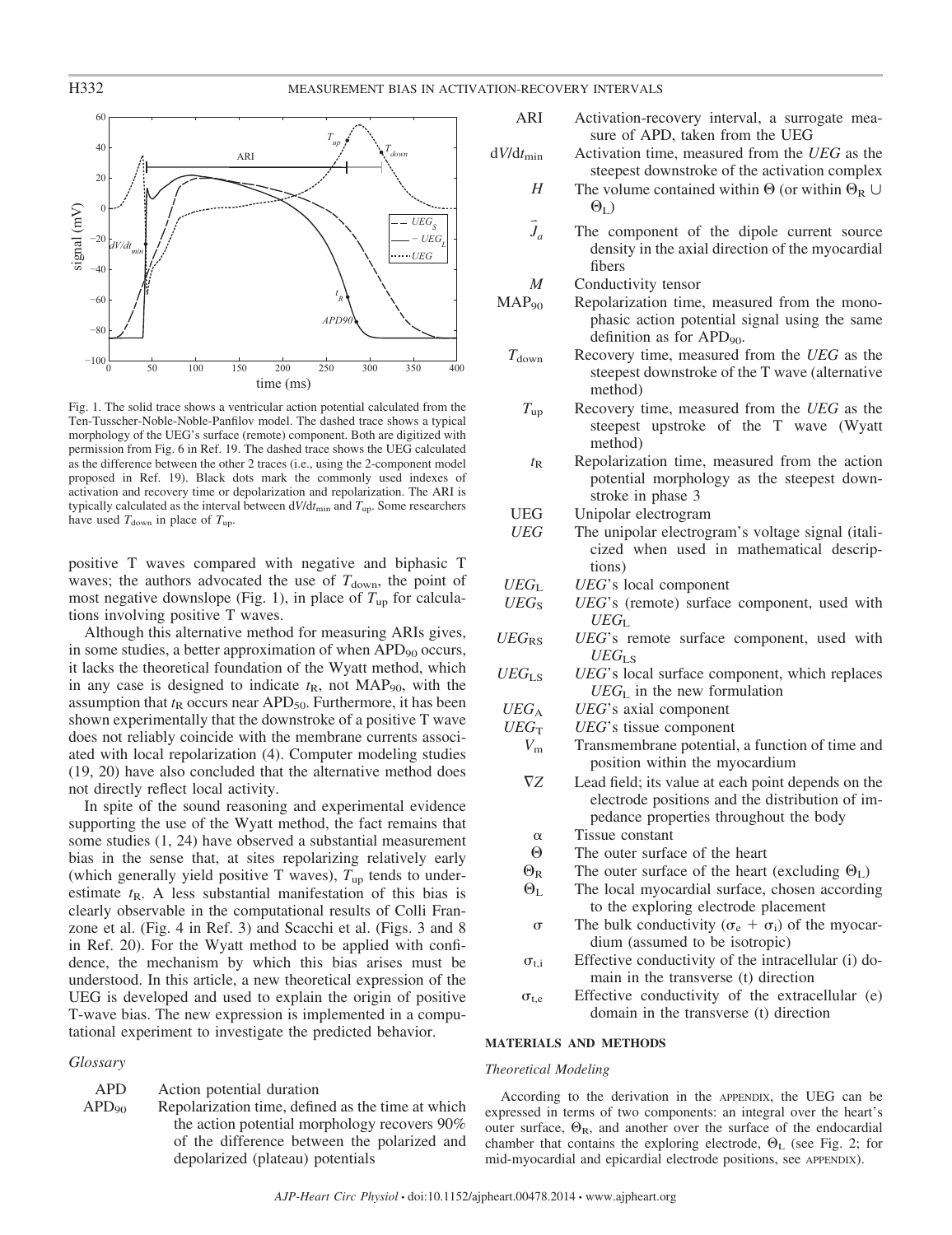

Fig. 2. Conceptual diagram of the lead field for an intracardiac electrogram. The lead field lines pass from the exploring electrode (positive terminal) to the reference electrode (negative terminal). For in vivo recordings, the reference electrode may be positioned inside the body (e.g., a catheter electrode in the vena cavae) or on the skin. By incorporating an interior boundary surface  $\Theta_L$ into the definition of the volume *H*, the exploring electrode is excluded from *H*. This approach allows the local component *UEG*<sub>L</sub> to be replaced by the local surface component *UEG*<sub>LS</sub> (*Eq. 3*) in the analytic model of the electrogram. Note that  $\Theta_R$  and  $\Theta_L$  are both nonintersecting (and, in this case, closed) surfaces.

$$
UEG = UEG_{RS} + UEG_{LS} \tag{1}
$$

$$
UEG_{RS} = \int_{\Theta_R} \alpha V_m M \nabla Z \cdot d\vec{S}
$$
 (2)

$$
UEG_{LS} = \int_{\Theta_{L}} \alpha V_{m} M \nabla Z \cdot d\vec{S}
$$
 (3)

*UEG*RS and *UEG*LS are referred to as the "remote surface component"

and the "local surface component," respectively.  $d\vec{S}$  is the outward vector perpendicular to each infinitesimal surface element of  $\Theta$ .  $\alpha$ relates the conductivities of the intracellular (i) and extracellular (e) domains in the direction transverse (*t*) to the fiber orientation:  $\alpha$  =  $\sigma_{t,i}/(\sigma_{t,i} + \sigma_{t,e})$ . *V*<sub>m</sub> is the membrane potential of myocytes at a given point in the myocardium. *M* is the conductivity tensor, describing the anisotropic conductivities at each point (2).

 $\nabla Z$  is known as the lead field for the electrode configuration. This lead field describes the sensitivity of the electrogram to activity at each point in the myocardium. To some extent, the nature of the lead field can be intuitively predicted; according to the principal of reciprocity (12),  $\nabla Z$  is simply the negative of the electric field that would be induced by passing a unit current between the UEG electrodes (7). It is intuitive that the current flowing through the torso in this scenario would be stronger in the more conductive pathways (e.g., intracavitary blood) and would tend to circumvent regions of low conductivity (e.g., lungs). The electric field would behave similarly (except in regions of extremely anisotropic conductivity). A qualitative prediction of the lead field's behavior can therefore be achieved by envisioning the field lines or current distribution that would result from a current applied between the two electrodes.

When the exploring electrode is close to the endocardial wall,  $\Theta_L$ , the lead field  $\nabla Z$  will be much stronger along the closest portion of that surface, such that activity in this region dominates *UEG*LS. In that sense, *UEG*LS captures the influence of local activity on the UEG. Hence, it is referred to as the local surface component. In previously derived expressions (see APPENDIX), the UEG's local component was expressed in terms of the action potential morphology at an infinitesimal point in the myocardium. For analytic purposes, *UEG*<sub>LS</sub> offers

several advantages over such formulations. First, it reflects the fact that the UEG receives a weighted sum of contributions from across the local tissue region. It also allows assessments of the influence of the electrode configuration, tissue properties, and tissue structure.

It can be inferred that *UEG*<sub>LS</sub> ordinarily has the morphology of an inverted action potential; assuming the exploring electrode is the anode, the lead field  $\nabla Z$  and elemental surface vector  $\vec{dS}$  will typically be oriented in approximately opposite directions in the dominant region of  $\Theta_{L}$ , so that their dot product  $\nabla Z \cdot d\vec{S}$  is negative.

The remote surface component, *UEG*<sub>RS</sub>, captures remote influences on the UEG. In healthy cases, it can be expected to have the morphology of a smoothed action potential, as demonstrated by Potse et al. (19) and explained in the APPENDIX. This observation is extremely useful in enhancing the practicality of component-based analytic interpretations of UEG morphology, at least in healthy cases.

#### *Implementation of the New Analytic Model to Identify the Mechanism for the Positive T-Wave Bias*

As noted previously, Potse et al. (19) demonstrate that positive T waves occur when local tissue repolarizes relatively early, compared with the bulk of the myocardium. While the upward slope of this T wave is predominantly a manifestation of the electrogram's local component, Fig. 1 shows that it coincides with a period of downward curvature (decreasing slope) in the remote component. The effect of this varying-slope contribution is that  $T_{up}$  in the electrogram occurs earlier than  $t<sub>R</sub>$  in the local component. In negative T waves, this bias might occur in the opposite sense if  $t<sub>R</sub>$  coincides with the later upward-curving portion of the remote component.

Potse et al. note that, in their computational study, the difference between  $T_{up}$  and  $t_R$  induced by this effect was "generally less than 2 ms." They also point out that larger differences can be expected near failing, ischemic, or atrial myocytes, for which repolarization is more gradual. In practice, however, the distorting effect of the remote component could be more substantial even when recording from healthy ventricular myocytes with sharply defined repolarization phases. This point can be clarified by considering the alternative expression proposed for the electrogram's local component in *Eq. 3* (*UEG*LS). In this expression, the local component is not a single action potential, but a weighted average across a distribution of imperfectly synchronized action potentials. This component can be assumed to have the appearance of a smoothed action potential. Increasing the distance between the exploring electrode and the tissue surface would yield a less focused distribution of lead-field lines (the weightings of those contributions) at the nearby surface, giving *UEG*LS a more smoothed appearance with a less steep repolarization upstroke. The reduced sharpness would make  $T_{up}$  more susceptible to the distorting effect of the remote component. One could then expect errors in estimating repolarization time to be much greater than the 2 ms suggested by Potse et al. when treating the local component as a sharply defined single action potential.

#### *Computer Implementation of the Analytic Model*

A simple computational experiment was used to test the hypothesis developed in the preceding section: that positive T-wave bias arises when the lead field is not adequately focused on the underlying myocardium, such that the electrogram receives similarly weighted contributions from a broader region of tissue, across which the timing of repolarization is more dispersed.

Electrograms were calculated using an implementation of the two-component model expressed in *Eq. 1*. The remote component's morphology remained as shown in Fig. 1 (dashed trace, digitized from Ref. 19) to ensure that this component accurately resembled that of a whole heart model. Rather than using a single action potential for the local component's morphology, we calculated the local surface component, *UEG*LS, using the simplest possible model that could incor-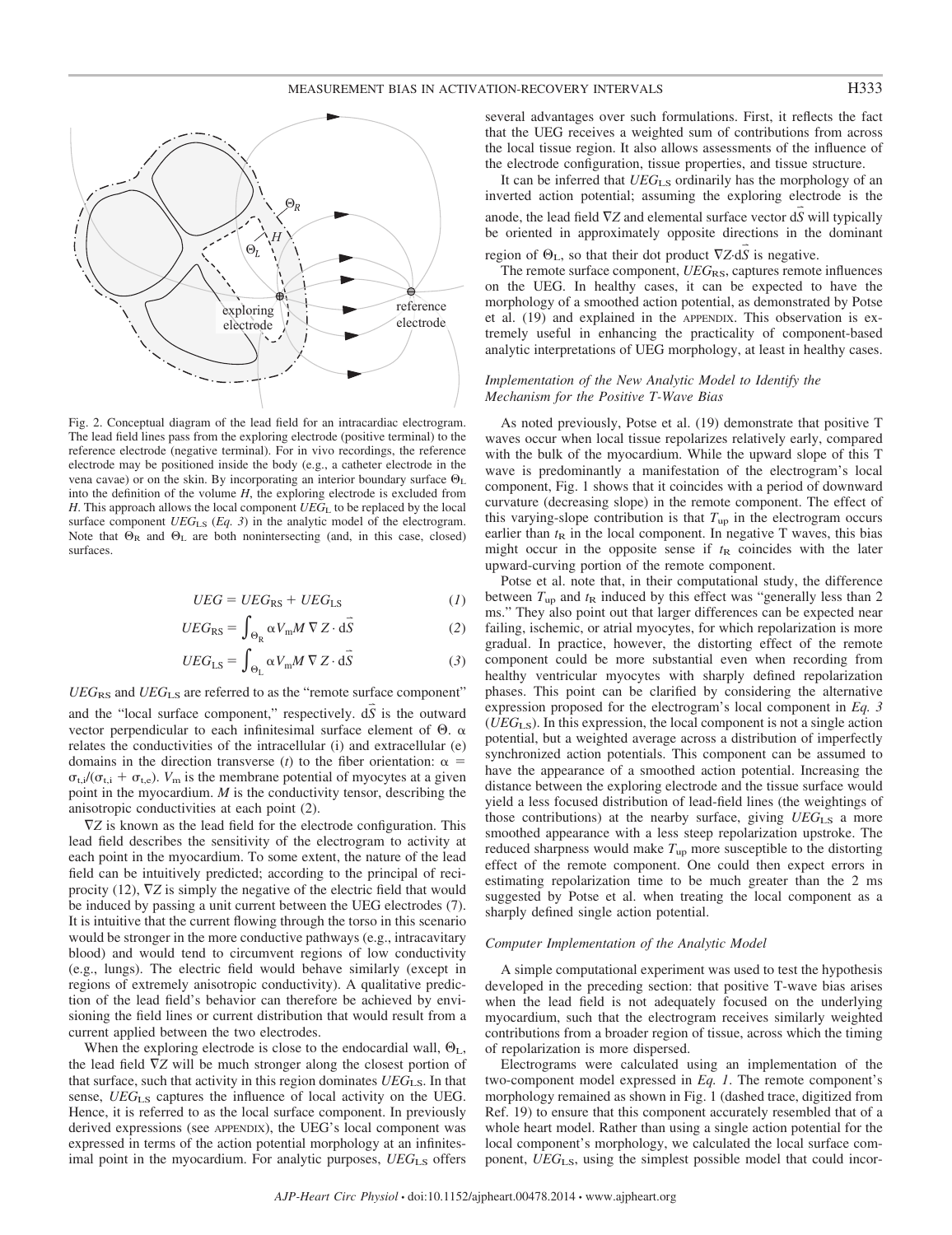

Fig. 3. An illustration of the computational model. Note that because a typical morphology is assumed for *UEG*<sub>RS</sub> rather than calculating it directly, the slab thickness does not need to be defined.

porate local dispersion of repolarization time. The action potential morphology depicted in Fig. 1 (solid trace) was assumed to propagate across a 40 mm  $\times$  40 mm square region of myocardial surface in the *x* direction, and *Eq.* 3 was used to calculate  $UEG_{LS}$ . Thus the tissue is implicitly assumed to be homogeneous and electrotonic effects are ignored. Two different values were used for the "propagation velocity" attributed to this activity, which determines the level of local dispersion of repolarization. For the high repolarization dispersion case, a propagation velocity of 65 cm/s was used, reflecting a typical activation propagation speed. Ventricular repolarization is typically found to be more synchronous than activation. Hence, a low repolarization dispersion case was simulated by using a propagation velocity of 130 cm/s.

The exploring electrode was assumed to be positioned at the origin  $[(x,y,z) = (0,0,0)]$ , directly over the center of the surface (see Fig. 3). The distance *z* to the surface varied from 0.004 to 16 mm. For simplicity and generality, the lead field  $\nabla Z$  was taken as that which would occur in an infinite, homogeneous, isotropic conductive medium (18):

$$
\nabla Z = \frac{-\hat{r}}{4\pi\sigma\left(x^2 + y^2 + z^2\right)}\tag{4}
$$

Here,  $\hat{\bf{r}}$  is the unit vector from  $(x, y, z)$  to the exploring electrode at the origin.  $\sigma$  Is the homogeneous and isotropic conductivity of the medium.

For further simplicity, the tissue was assumed isotropic as well as homogeneous, such that *M* can be replaced with a scalar factor of 1. *Equation 3* then becomes

$$
UEG_{LS} = -\frac{\alpha}{4\pi\sigma} \int_{\Theta_L} \frac{V_m}{\sqrt{x^2 + y^2 + z^2}} \hat{r} \cdot d\hat{S}
$$
 (5)

Here, the variables  $\alpha$  and  $\sigma$  can be assigned constant values representative of typical physiology. Because a generic morphology has been adopted for *UEG*<sub>RS</sub>, these values should be chosen such that the magnitude of *UEG*<sub>LS</sub> realistically matches that of *UEG*<sub>RS</sub>. It can be assumed that there is no net transfer of charge between the electrodes during a full cardiac cycle length (duration  $= CL$ ). The time integral of the electrode current through this period is therefore equal to zero. Therefore, neglecting capacitive effects (i.e., assuming voltage to be proportional to current), the time integral of the electrode voltage can also be treated as zero.

$$
0 = \int_0^{CL} UEG \, dt = \int_0^{CL} UEG_{RS}dt + \int_0^{CL} UEG_{LS}dt \tag{6}
$$

By substituting *Eqs.* 5 into 6 and rearranging, the factor  $\sigma/\alpha$  can be separated.

$$
\sigma/\alpha = -\frac{\sigma/\alpha \int_0^{CL} UEG_{LS}dt}{\int_0^{CL} UEG_{RS}dt} = \frac{\frac{1}{4\pi} \int_0^{CL} \int_{\Theta_L} \frac{V_m}{\sqrt{x^2 + y^2 + z^2}} \hat{f} \cdot d\vec{S} dt}{\int_0^{CL} UEG_{RS}dt} \tag{7}
$$

The right-hand side of *Eq. 7* can be calculated (in discrete form) from the model described in the previous paragraphs, to solve for  $\sigma/\alpha$ . This value can then be used in *Eq. 5* to calculate *UEG*LS.

#### **RESULTS**

Figure 4 shows the local surface components calculated using the method described above for the high repolarization dispersion case, along with the resulting electrograms calculated from *Eq. 5*. As the distance between the exploring electrode and the tissue surface increases, the morphologies of *UEG*<sub>LS</sub> and the resulting electrogram become more "smoothed," as predicted.

Figure 5 shows how the slope of the T wave in *UEG* varies between these electrograms. Also shown are the slopes of the two components *UEG*<sub>LS</sub> and *UEG*<sub>RS</sub> to expose



Fig. 4. *Top*: local surface components (*UEG*LS) calculated using *Eq. 5* with the distance to the tissue surface, *z*, varying from 0.004 to 16 mm. For comparison, the local component used by Ref. 19 (*UEG*L, whose morphology is identical to that of the local membrane potential) is shown in bold. Note that the traces have been inverted to emphasize their resemblance to the familiar action potential morphology. Filled arrows indicate the sense in which the signal morphology alters as the electrode distance increases. *Bottom*: electrograms calculated from the local surface components at the *top*. Dashed vertical lines indicate the earliest and latest timings of *T*up, which correspond to the largest (16 mm) and smallest (0.004 mm) electrode distances, respectively.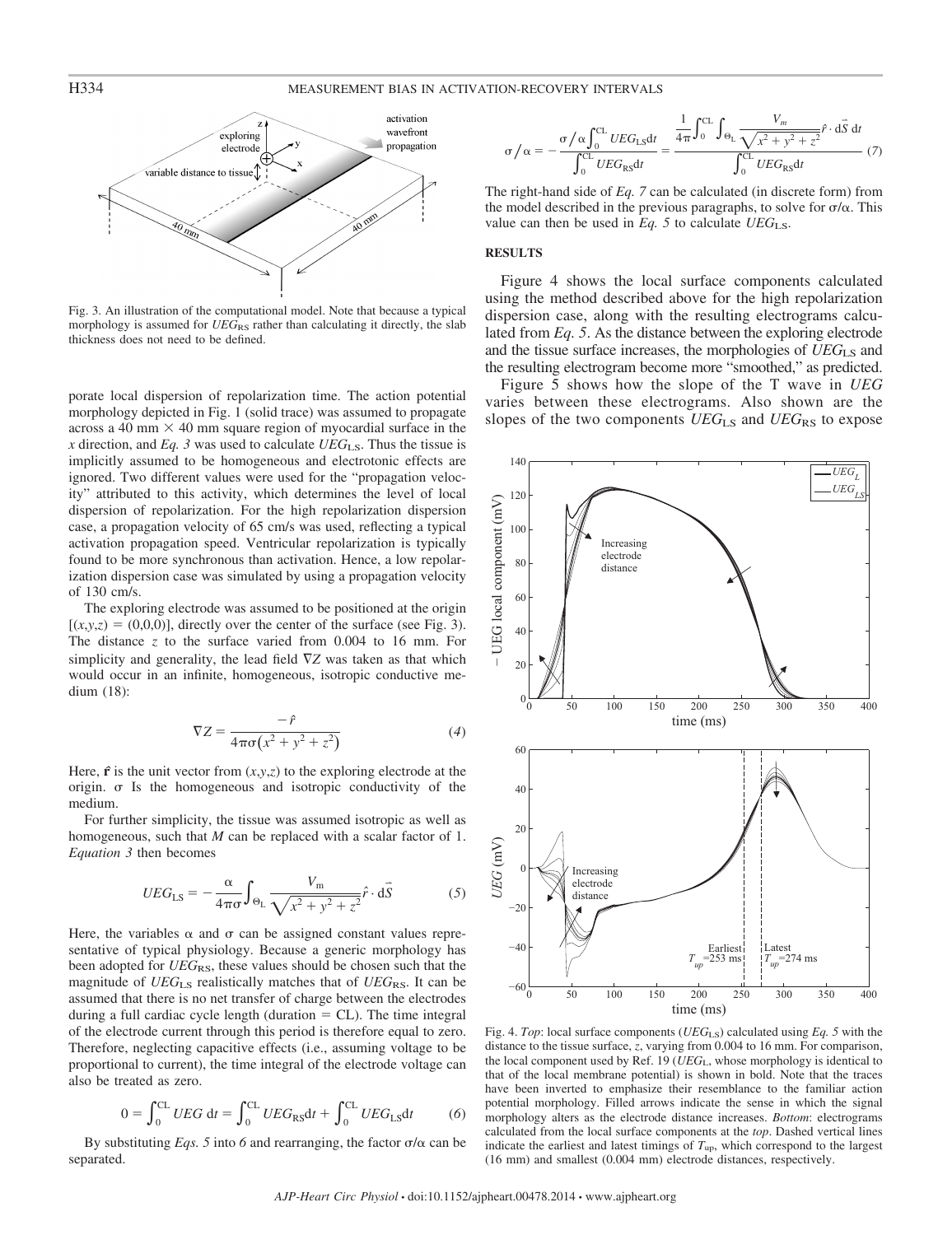

Fig. 5. Variation in the electrogram's time derivative during repolarization (i.e., T-wave slope), as the distance from the exploring electrode to the tissue surface varies from 0.004 to 16 mm, for the high dispersion case. The electrogram's time derivative, d*UEG*/d*t*, can be calculated as the sum of the 2 components' derivatives,  $dUEG<sub>LS</sub>/dt$  (dotted lines) and  $dUEG<sub>RS</sub>/dt$  (dashed line), which are shown to clarify their separate contributions to d*UEG*/d*t*.

their separate contributions to the overall morphology  $(dUEG/dt = dUEG<sub>RS</sub>/dt - dUEG<sub>LS</sub>/dt)$ . As the electrode distance increases, the peak in d*UEG*/d*t* (*T*up) clearly shifts from  $\sim$ 274 ms to 253 ms. Similarly, the minimum slope  $(T_{\text{down}})$  shifts from  $\sim$ 315 ms to 332 ms. These transitions are plotted against electrode distance in Figure 6, along with corresponding results from the low repolarization dispersion case. The error between  $T_{up}$  and the idealized measurement it is intended to reflect,  $t_{\rm R}$ , increases monotonically with increasing electrode distance. The same is true when comparing  $T_{down}$ and APD90, although the error between these indexes is substantial  $(\sim 30 \text{ ms})$  even when the electrode distance is very small, and larger errors appear as electrode distance increases. In general, the effects are reduced when the dispersion of repolarization is lower. For small electrode distances, the difference between the high and low dispersion cases is negligible, but at larger distances doubling the dispersion of repolarization is found here to increase errors by a factor greater than three.

#### **DISCUSSION**

These results confirm the hypothesis that a positive T-wave bias emerges as a systematic consequence of increased distance between the exploring electrode and the underlying tissue. For positive T waves, the slope of the remote surface component can be expected to be increasingly negative during local repolarization, such that the maximum slope of the UEG  $(T_{up})$ is shifted earlier in time. Because this mechanism's emergence is indirectly dependent on T-wave polarity, we refer to it as the "polarity-dependent mechanism."

Close inspection of Fig. 5 reveals a second, unforeseen mechanism acting in tandem with the hypothesized mechanism. Because the characteristic upward deflection in d*UEG*LS/d*t* is asymmetrical about its peak, the smoothing effect of increased electrode distance causes that peak to shift earlier in time. The asymmetry in  $dUEG<sub>LS</sub>/dt$  reflects the fact that the onset of repolarization occurs more gradually than the termination of repolarization in the action potential morphology. Virtually all myocardial action potential morphologies share this characteristic; hence, this particular mechanism of ARI shortening can be expected to occur in the majority of UEGs, albeit with variable magnitude. We refer to it as the "asymmetric smoothing mechanism."

To recapitulate: the simulations have exposed two error mechanisms affecting recovery time estimates from UEGs. The polarity-dependent mechanism's manifestation is dependent on the relative timing of the repolarization artifacts in the local and remote surface components. The asymmetric smoothing mechanism is not directly dependent on any aspect of the remote surface component. However, it can influence the magnitude of the polarity-dependent mechanism's effects. The apparent step change in *T*up, observable in Fig. 6 where electrode distance is  $\sim 0.04$  mm, occurs when the asymmetric smoothing mechanism shifts  $T_{up}$  forward enough to coincide with a period of particularly high curvature in *UEG*RS. Such periods are discernible in Fig. 5 as the steepest sloping portions of d*UEG*RS/d*t*. The potential effect of the polarity-dependent mechanism on  $T_{up}$  is greatest during these periods. However, the robustness of the local surface component to this influence is variable, evidenced by the fact that this step change does not occur in the low dispersion case.

This reasoning highlights the importance of the remote surface component in these systematic errors. It can be seen that the most extreme effects of the polarity-dependent mechanism will be reduced if the recovery stage of *UEG*RS contains no periods of extreme curvature. Although the focus of this article has been on manipulations of the exploring electrode, the morphology of *UEG*<sub>RS</sub> is similarly dependent on the reference electrode configuration. Hence, one approach to reducing errors in  $T_{up}$  would be by suitable positioning of the reference electrode to ensure that *UEG*RS has a smooth morphology. For example, this positioning could be chosen such that the lead field strength around the heart's surface is evenly distributed across a wide area in which repolarization times are smoothly dispersed. Further modeling studies are required to identify the most appropriate reference electrode configurations to achieve this effect.



Fig. 6. Repolarization indexes plotted against electrode distance.  $t<sub>R</sub>$  and APD<sub>90</sub> are calculated directly from the action potential morphology  $(V<sub>m</sub>)$ , and are therefore independent of electrode distance.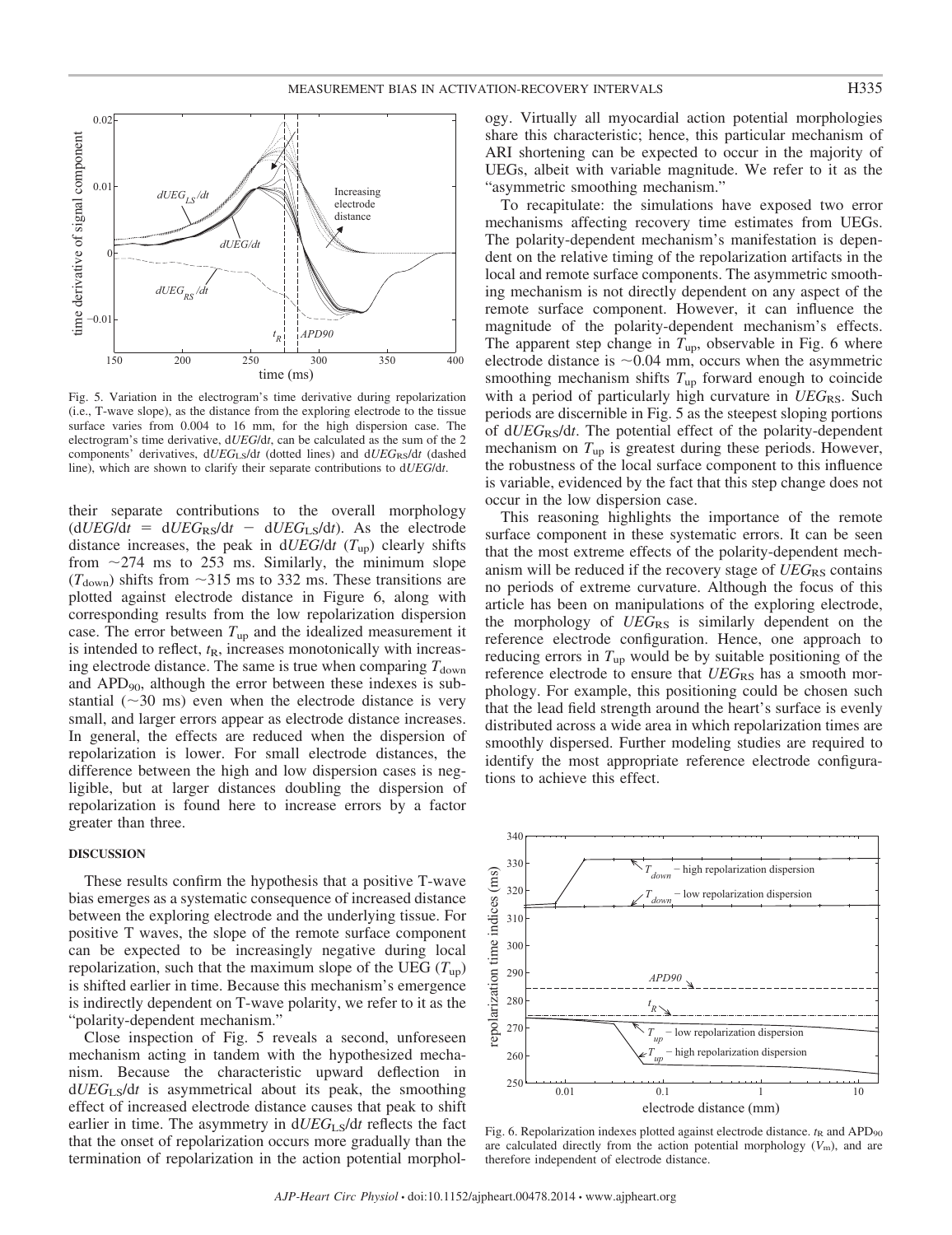In general, the close relationship between  $T_{up}$  and  $t_R$  holds only when the exploring electrode is positioned very close to the myocardium. This caveat was previously suggested by Coronel et al. (5), although the systematic nature of the associated errors has not previously been identified. The fact that increased electrode distance systematically shortens ARI in positive T-wave UEGs is presumably a prime reason why studies using highly practical, nonideal electrode configurations  $(1, 24)$  found  $T_{up}$  to be more problematic than highly controlled laboratory experiments (4) and computational studies (3, 19, 20) did. These more idealized studies make use of minimal electrode-tissue distances and small or infinitesimal electrode sizes. The effect of using a large electrode can be considered similar to that of using an infinitesimal virtual electrode positioned at the center of the true electrode (i.e., removed from the tissue surface, even when embedded in the myocardium). The insights from the use of *UEG*<sub>LS</sub> should be borne in mind when relating the results of computational studies to practical recording arrangements.

Although the present study supports the notion that ARIs calculated from  $T_{up}$  are prone to a substantial systematic bias (at least in nonideal conditions), this observation should not be used to support the use of the alternative method, which employs  $T_{\text{down}}$  in place of  $T_{\text{up}}$  for positive T waves. The results presented here support previous assertions  $(4, 19)$  that  $T_{down}$ does not reliably track either  $t<sub>R</sub>$  or APD<sub>90</sub>. In fact, it appears to be susceptible to a similar electrode-distance effect to that seen for  $T_{\text{up}}$ , but acting in the opposite sense, with  $T_{\text{down}}$  sometimes occurring long after all local activity has ceased (see Fig. 5 and Fig. 6).

This study should not be used to infer any specific guidelines regarding maximum electrode size or distance for UEG recordings from which ARIs are to be calculated. The relationship between these parameters and the magnitude of the observed bias will be highly dependent on the lead field and the spatiotemporal distribution of activity. However, from the improved understanding of the mechanisms underlying the bias, one can infer that increased electrode distance will generally increase the artificial shortening of ARI in UEGs with positive T waves. It may therefore be possible to make an informed decision about the reliability of ARI measurements from a particular recording based on close inspection of the electrogram morphology and its time derivative, as shown in Fig. 5; when *T*up is calculated from a UEG for which the time derivative presents a broad or fragmented peak during the T wave, the resulting ARI measurement will be more likely to have been artificially shortened. Furthermore, comparing the high and low repolarization dispersion cases in Fig. 6, it can be seen that the errors are increased when local repolarization dispersion is greater, as is likely in pathological cases.

The utility of the new expression for the electrogram's local component, *UEG*LS, is demonstrated in the fact that it could be used to predict the mechanisms of positive T-wave bias. Compared with the prior approach of expressing this component in terms of the action potential morphology at an infinitesimal point (2, 19), *UEG*LS is better suited to assessing the influence of practical considerations such as electrode size and placement, local tissue structure, and the localized spatiotemporal distribution of activity. As indicated by the results presented here, it is essential to take such effects into account when considering how the insights from computational studies

and highly controlled experiments translate into less idealized recording scenarios.

Furthermore, it should be noted that the use of *UEG*<sub>RS</sub> and  $UEG<sub>LS</sub>$  (in place of  $UEG<sub>S</sub>$  and  $UEG<sub>L</sub>$ ) is also compatible with the four component model of the UEG, derived by Colli Franzone et al. (2). Their adapted derivation incorporates the concept of the oblique dipole layer activation wavefront into *Eq. 12* and allows for heterogeneous tissue properties. As a result, two additional nonzero terms, *UEG*<sub>A</sub> and *UEG*<sub>T</sub>, emerge from the second integral in *Eq. 12*, such that

$$
UEG = UEGS + UEGL + UEGA + UEGT \t(8)
$$

Substituting the newly developed terms gives

$$
UEG = UEG_{RS} + UEG_{LS} + UEG_A + UEG_T \tag{9}
$$

Axial component:

$$
UEG_{A} = \int_{H} \vec{J}_{a} \cdot \nabla ZdV \qquad (10)
$$

Tissue component:

$$
UEG_{\rm T} = \int_H V_{\rm m}(M \nabla \alpha) \cdot \nabla ZdV \qquad (11)
$$

The axial component describes the special influence of  $\vec{J}_a$ , the additional current source density in the axial direction of the fibers (additional to the current source density in the direction of wavefront propagation). It plays an important role in determining the precise morphology of the UEG's activation complex. The tissue component captures the special influence of regions in which tissue properties are highly discontinuous  $(i.e., |\nabla \alpha| \gg 0)$ . For more detailed interpretation of these components, see Ref. 2.

A notable limitation of the new expression for the local component,  $UEG_{LS}$ , is that it lacks the simplicity of  $UEG_{LS}$ ; its application requires a familiarity with the lead field concept. The lead field distribution within the heart can be strongly influenced by the varying conductive properties of the myocardium as well as surrounding tissues; the lungs are notable for having a high electrical impedance that varies with breathing. For this reason, further modeling work would be useful in providing a greater familiarity with the typical behavior of the lead field within and around the heart. For clarity of presenta-



Fig. 7. Conceptual diagram of the lead field for an epicardiac electrogram. This case differs from that in that the second boundary surface,  $\Theta_{L}$ , sits on the heart's outer surface, and this region is excluded from  $\Theta_R$ . Neither  $\Theta_R$  nor  $\Theta_L$ forms a closed surface individually, but their union does.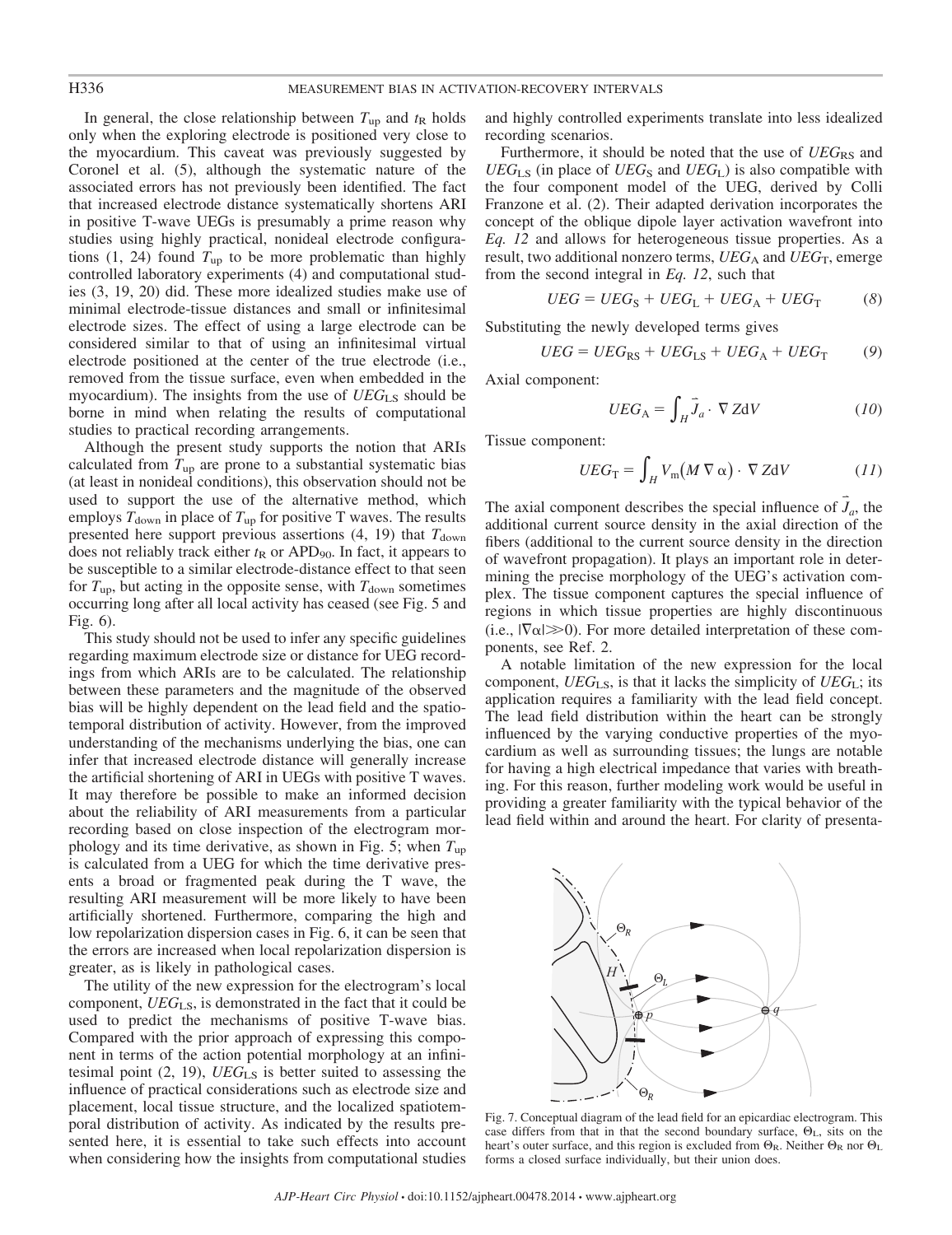tion, the conceptual diagrams in Figs. 2 and 7 do not take such influences into account.

#### *Conclusions*

Building on analytic expressions developed by previous authors, this study presents a new expression for the electrogram's local component, *UEG*LS. Compared with prior expressions, this form is particularly suited to considering the impact of clinical experimental limitations such as electrode size and position on electrogram morphology. The expression is used to predict that a bias arises when ARI is calculated from electrograms with positive T waves. Evidence of this bias exists in the literature and has provoked debate, but its genesis has not previously been explained. The explanation given in this article reconciles the apparent discrepancies between previous works (5, 25) by confirming that they largely stem from differences in recording setup.

The new expression for the UEG's local component provides a means of understanding the influences of practical considerations on the morphology of these recordings and the reliability of any measures derived from them. The utility of this approach is demonstrated in this article. We anticipate that this formulation can be further employed to inform the development of more reliable surrogate measures of localized electrophysiological behavior based on electrogram recordings and to facilitate wider use of analytic representations of UEG morphology in the interpretation of computational results and practical observations.

#### **APPENDIX**

For the task of interpreting UEG morphology, the most useful theoretical descriptions stem from the bidomain model, which is the most realistic model of cardiac electrophysiology for which whole heart simulations are currently computationally tractable (7, 9, 14, 16, 22). This model treats the intracellular and extracellular domains as continuous media that both occupy the whole of the myocardium, with their effective properties scaled by a factor to account for the actual geometric relationship between the two domains. The two domains interact by the exchange of membrane current.

From the bidomain model, Geselowitz (8) derived a succinct expression for the UEG. *Equation 12* presents this expression in the more general format used by Colli Franzone et al. (2) to account for heterogeneity in the anisotropic conductive properties of the myocardium.

$$
UEG = \int_{\Theta} \alpha V_{\rm m} M \, \nabla Z \cdot d\vec{S} + \int_H \alpha V_{\rm m} \, \nabla \cdot (M \, \nabla Z) dV \tag{12}
$$

On the right-hand side, the first term is an integral around the heart's outer surface,  $\Theta$ . The second term is an integral throughout *H*, the volume contained by  $\Theta$ . dV is an infinitesimal volume element of *H*.

Geselowitz (8) noted that the integrand of the second term in *Eq. 12* is equal to 0 throughout  $H$ , except for a singularity at the site of any electrode. As a result, for a typical unipolar electrode configuration where the "reference" electrode is outside  $\Theta$  but the "exploring" electrode is at some point  $p$  inside  $\Theta$ ,  $Eq.$  12 reduces to

$$
UEG = \int_{\Theta} \alpha V_{\rm m} M \nabla Z \cdot d\vec{S} - \alpha V_{\rm m}(p) \qquad (13)
$$

The simplicity of this expression is attractive for the purposes of analytic interpretations of UEG morphology, because it allows the signal to be considered in terms of a surface component, *UEG*<sub>S</sub>, and a "local" component, *UEG*L:

$$
UEG_{\rm S} = \int_{\Theta} \alpha V_{\rm m} M \nabla Z \cdot d\vec{S}
$$
 (14)

$$
UEG_{\rm L} = -\alpha V_{\rm m}(p) \tag{15}
$$

The local component is expressed simply as a scaled, inverted version of the local action potential morphology. The surface component is effectively a weighted average of the action potential morphologies around the heart's surface, and accounts for the influence of "remote" activity. It should be noted here that Potse et al. (19) refer to this as the "remote component." We use the term "surface component" because, in the more detailed formulation used by Colli Franzone et al. (2), *UEG*<sub>S</sub> also features but is not the only term that can encapsulate remote influences.

Potse et al. (19) demonstrated through computer simulations with a realistic whole heart model that in healthy hearts the morphology of UEG<sub>S</sub> does not vary substantially for different electrode configurations; it resembles a smoothed action potential, as depicted in Fig. 1. These authors also demonstrated that the polarity of the UEG's T wave (as well as the activation wave) is dependent on the relative timing of features in the local and surface components, with positive T waves arising from sites where local repolarization occurs relatively early (19), as is the case in Fig. 1.

These insights are extremely useful in enabling intuitive predictions of UEG morphology based on the basic spatiotemporal distribution of activity. However, the simplicity of  $UEG<sub>L</sub>$  as expressed in *Eq. 14* limits its utility; clearly, it provides no insight as to how electrogram morphology varies according to the size or position of the exploring electrode relative to the local tissue. Furthermore, when the exploring electrode is not embedded in the myocardium, for example, when it sits in the intracavitary space or in loose contact with the myocardial surface,  $V_m(p)$  cannot be sensibly defined as there are no myocytes at the electrode position. Yet, experience and intuition indicate that an electrode positioned just outside a region of active myocardium is still sensitive to the activity of that region. To facilitate an intuitive expression for the UEG's local component in such scenarios, we propose the following adapted derivation. The derivation is presented with reference to the case in which the exploring electrode is located in the endocardial cavity. Subsequently, we explain how the model can be adapted to mid-myocardial and epicardial electrode positions.

#### *Endocardial Electrograms*

If  $\Theta$ , the bounding surface of *H*, is the union of two nonoverlapping surfaces  $\Theta_R$  and  $\Theta_L$ , then the full surface component (see *Eq. 14*) can be rewritten as

$$
UEG_{\rm S} = \int_{\Theta_{\rm R} \cup \Theta_{\rm L}} \alpha V_{\rm m} M \nabla Z \cdot d\vec{S} = \int_{\Theta_{\rm R}} \alpha V_{\rm m} M \nabla Z \cdot d\vec{S} + \int_{\Theta_{\rm L}} \alpha V_{\rm m} M \nabla Z \cdot d\vec{S} \quad (16)
$$

For the endocardial case, consider  $\Theta_R$  to be the outer surface of the heart (previously  $\Theta$ ). Let  $\Theta_L$  be defined as the endocardial wall of the chamber containing the exploring electrode, acting as an interior boundary surface of  $H$  such that  $p$  is excluded from  $H$  (see Fig. 2). With both electrodes outside of *H*, the local component does not emerge from the derivation of *UEG*; there is no singularity in the second integrand of *Eq. 12*. However, the surface component *UEG*<sub>S</sub> now consists of two subcomponents, *UEG*<sub>RS</sub> and *UEG*<sub>LS</sub>, as defined in *Eqs. 2* and *3*.

$$
UEG = UEGS = UEGRS + UEGLS
$$
 (17)

Note that in this case  $UEG_{RS}$  is identical to  $UEG_S$  as expressed in *Eq.* 14. *UEG*<sub>LS</sub> is referred to as the "local surface component"; it effectively replaces *UEG*L in the definition of *UEG*, with the advantage that it allows consideration of the local tissue properties, the local spatiotemporal distribution of activity, and the local characteristics of the lead field, which is partly determined by the position of the electrode relative to the tissue.